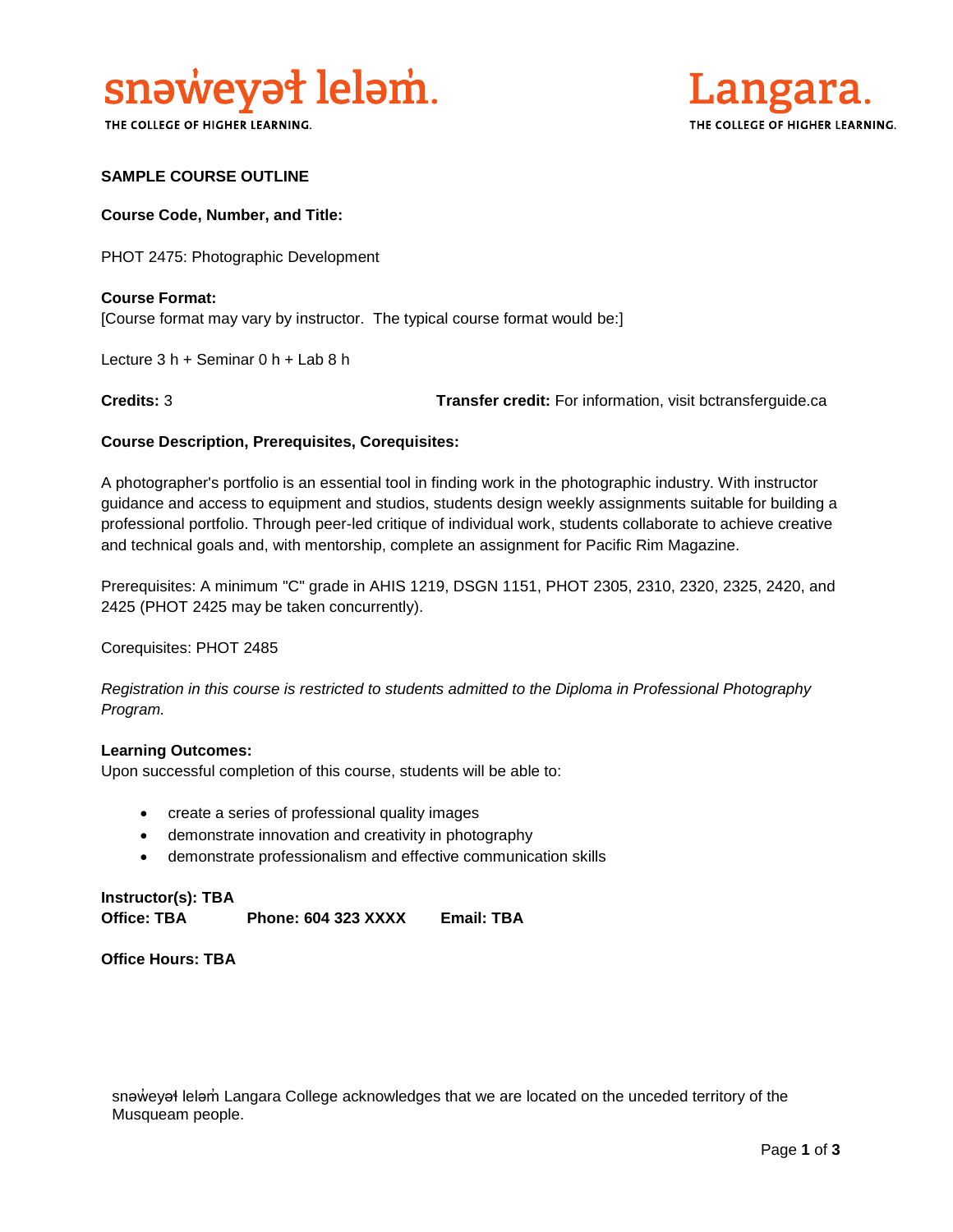# snaweyat lelam.

THE COLLEGE OF HIGHER LEARNING.



#### **Textbook and Course Materials:**

[Textbook selection may vary by instructor. An example of texts and course materials for this course might be:}

For textbook information, visit [https://mycampusstore.langara.bc.ca/buy\\_courselisting.asp?selTerm=3|8](https://mycampusstore.langara.bc.ca/buy_courselisting.asp?selTerm=3|8)

Note: *This course may use an electronic (online) instructional resource that is located outside of Canada*  for mandatory graded class work. You may be required to enter personal information, such as your name *and email address, to log in to this resource. This means that your personal information could be stored on servers located outside of Canada and may be accessed by U.S. authorities, subject to federal laws. Where possible, you may log in with an email pseudonym as long as you provide the pseudonym to me so I can identify you when reviewing your class work.* 

### **Assessments and Weighting: Final Exam % Other Assessments % (**An example of other assessments might be:) %

Assignments: 80% Project: 20%

Proportion of individual and group work: Individual: 80% Group: 20%

#### **Grading System:** Letter grade

Specific grading schemes will be detailed in each course section outline.

Passing grade: C No final exam

#### **Topics Covered:**

[Topics covered may vary by instructor. An example of topics covered might be:]

- Critique guidelines and practices, marking rubric.
- Introduction to Pacific Rim Magazine, Langara College Publishing Program's publication.
- Critique of student work and pre-submission tutorials.

As a student at Langara, you are responsible for familiarizing yourself and complying with the following policies:

*This generic outline is for planning purposes only.*